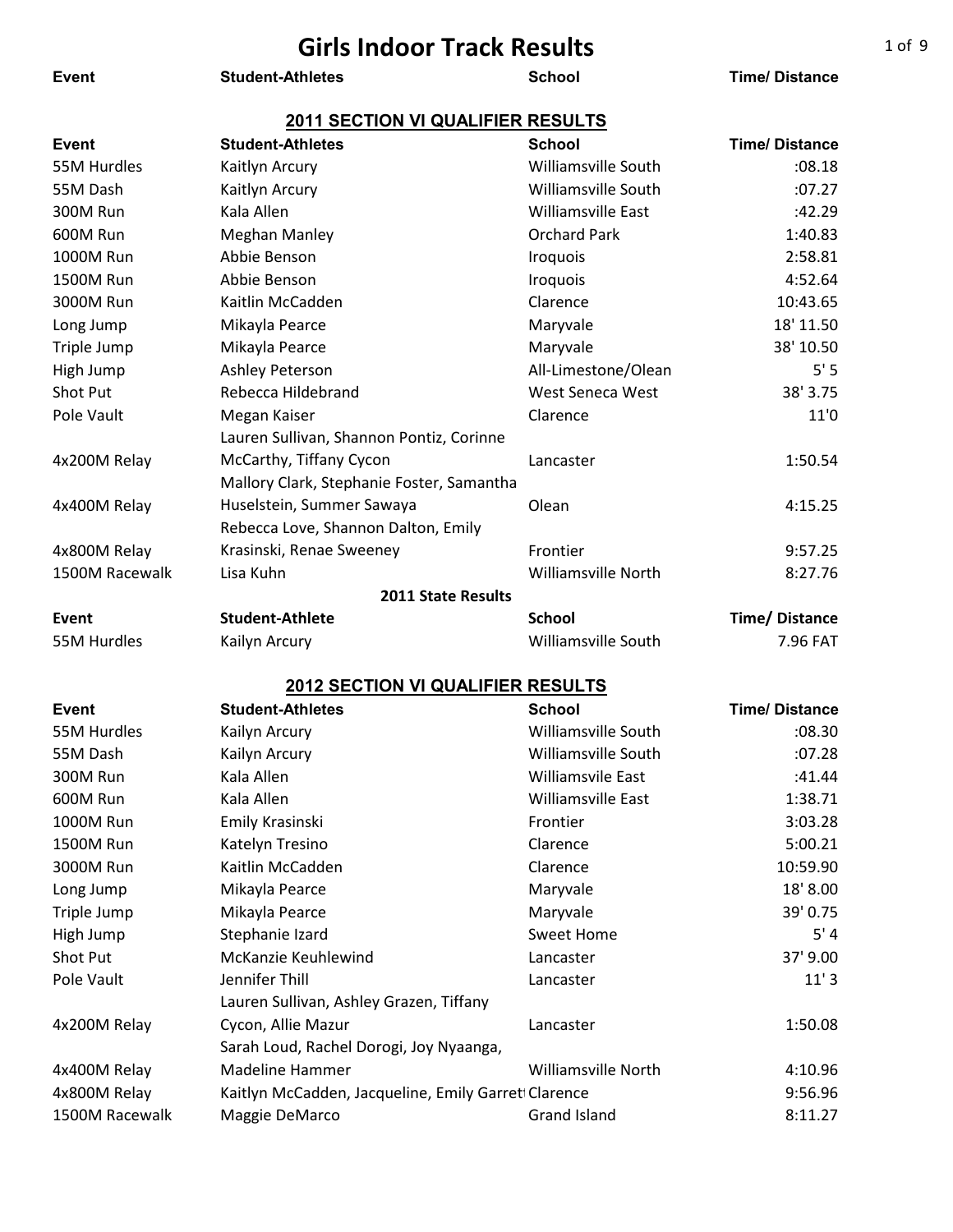| <b>Event</b>     | <b>Student-Athletes</b>                                                        | <b>School</b>                            | <b>Time/Distance</b> |
|------------------|--------------------------------------------------------------------------------|------------------------------------------|----------------------|
|                  |                                                                                | <b>2012 STATE CHAMPIONS</b>              |                      |
| Event            | <b>Student-Athlete</b>                                                         | <b>School</b>                            | Time/Distance        |
| 55M Hurdles      | Kailyn Arcury                                                                  | <b>Williamsville South</b>               | 8.01 FAT             |
| High Jump        | Stephanie Izard                                                                | <b>Sweet Home</b>                        | 5'6''                |
| Long Jump        | Mikayla Pearce                                                                 | Maryvale                                 | 19' 0 1/2"           |
|                  |                                                                                | <b>2013 SECTION VI QUALIFIER RESULTS</b> |                      |
| Event            | <b>Student-Athletes</b>                                                        | <b>School</b>                            | <b>Time/Distance</b> |
| 55M Hurdles      | <b>Brianna Colello</b>                                                         | West Seneca West                         | :08.76               |
| 55M Dash         | Lauren Sullivan                                                                | Lancaster                                | :07.21               |
| 300M Run         | Lauren Jenney                                                                  | Iroquois                                 | :42.58               |
| 600M Run         | Emily Irish-Ryan                                                               | Amherst                                  | 01:38.9              |
| <b>1000M Run</b> | <b>Bizzy Moors</b>                                                             | <b>Williamsville South</b>               | 03:06.0              |
| <b>1500M Run</b> | Marissa Saenger                                                                | Clarence                                 | 04:52.3              |
| 3000M Run        | Marissa Saenger                                                                | Clarence                                 | 10:17.8              |
| Long Jump        | McKayla Brooks                                                                 | Frontier                                 | 18' 9.50             |
| Triple Jump      | McKayla Brooks                                                                 | Frontier                                 | 38' 07.50            |
| High Jump        | Lauren Hudson                                                                  | <b>Williamsville North</b>               | 5'4                  |
| <b>Shot Put</b>  | McKanzie Keuhlewind                                                            | Lancaster                                | 42' 7.50             |
| Pole Vault       | Jennifer Thill                                                                 | Lancaster                                | 12' 8                |
| 4x200M Relay     | Lauren Sullivan,<br>Ashley Grazen,<br>Tiffany Cycon,<br><b>Allie Mazur</b>     | Lancaster                                | 1:49.38              |
| 4x400M Relay     | Brianna Colello,<br>Abigail Jankowski,<br>Isabella Mancino,<br>Kathleen Zimmer | West Seneca West                         | 4:16.99              |
| 4x800M Relay     | Katrina Patterson,<br>Marissa Saenger                                          | Clarence                                 | 9:56.75              |
| 1500M Racewalk   | <b>Kelsey Barrett</b>                                                          | Lancaster                                | 7:50.72              |
|                  |                                                                                |                                          |                      |

#### **2013 STATE CHAMPIONS**

| Event      | Student-Athlete | <b>School</b> | Time/Distance |
|------------|-----------------|---------------|---------------|
| 55M Dash   | Ashley Grazen   | Lancaster     | 7.21 FAT      |
| Pole Vault | Jennifer Thill  | Lancaster     | $12'$ 6"      |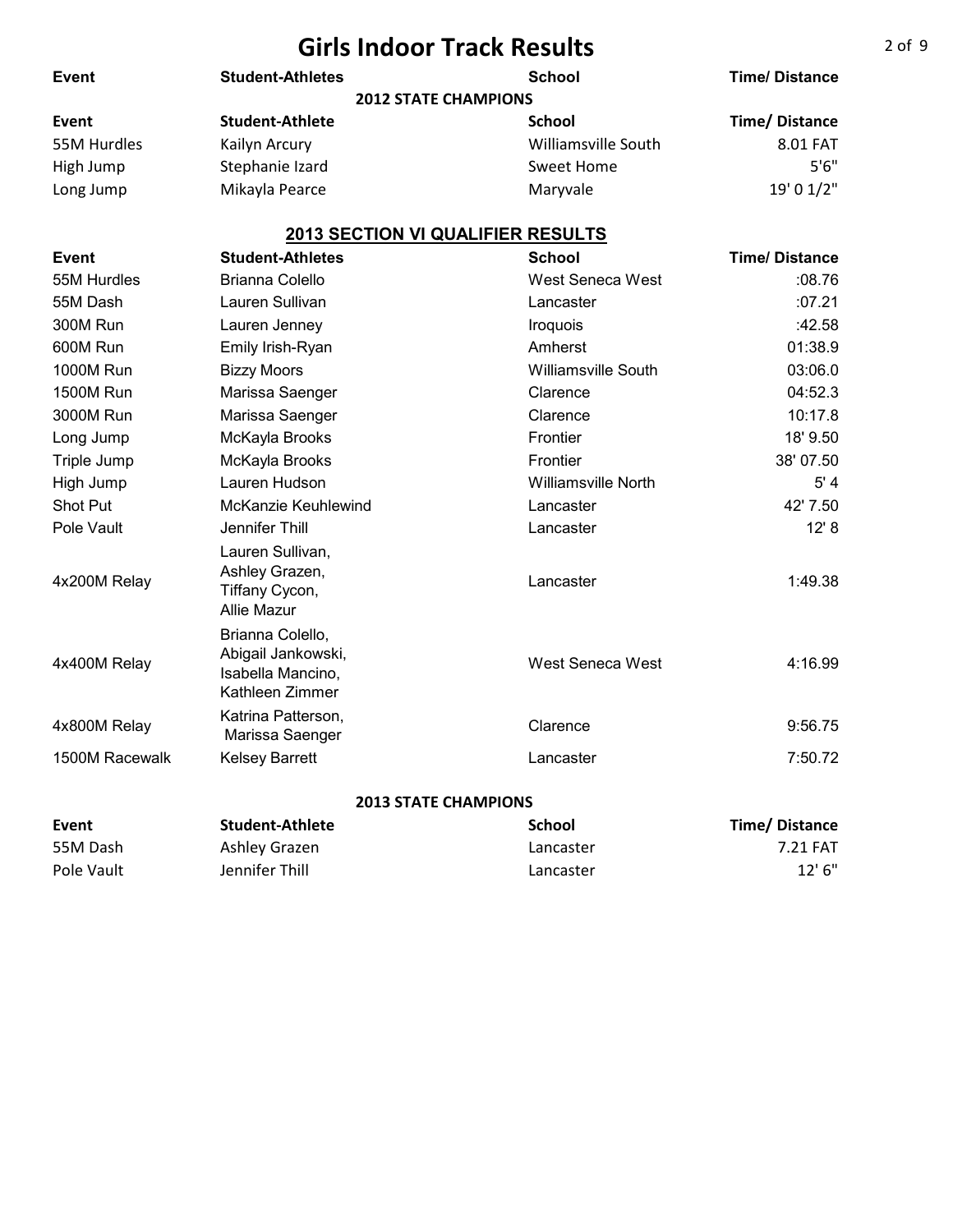|                  | <b>Girls Indoor Track Results</b>                                                    |                            |                      |
|------------------|--------------------------------------------------------------------------------------|----------------------------|----------------------|
| <b>Event</b>     | <b>Student-Athletes</b>                                                              | <b>School</b>              | <b>Time/Distance</b> |
|                  | <b>2014 SECTION VI QUALIFIER RESULTS</b>                                             |                            |                      |
| <b>Event</b>     | <b>Student-Athletes</b>                                                              | <b>School</b>              | <b>Time/Distance</b> |
| 55M Hurdles      | Summer Haight                                                                        | Jamestown                  | :08.96               |
| 55M Dash         | Ashley Grazen                                                                        | Lancaster                  | :07.14               |
| 300M Run         | Terionna Ware                                                                        | Sweet Home                 | :41.62               |
| 600M Run         | Lauren Jenney                                                                        | Iroquois                   | 1:39.19              |
| <b>1000M Run</b> | Samantha Peterman                                                                    | Sweet Home                 | 2:59.96              |
| <b>1500M Run</b> | Sydney Bova                                                                          | Frontier                   | 4:57.62              |
| 3000M Run        | Ally Ortega                                                                          | Sweet Home                 | 10:23.18             |
| Long Jump        | McKayla Brooks                                                                       | Frontier                   | 18' 08"              |
| Triple Jump      | McKayla Brooks                                                                       | Frontier                   | 38' 04               |
| High Jump        | Lauren Hudson                                                                        | <b>Williamsville North</b> | 5' 05"               |
| Shot Put         | <b>McKanzie Keuhlewind</b>                                                           | Lancaster                  | 46' 2.25"            |
| Pole Vault       | Mikayla Capestrani                                                                   | Jamestown                  | 10'6''               |
| 4x200M Relay     | Allie Mazur,<br>Ashley Grazen,<br>Tiffany Cycon,<br>Dominique Logronio               | Lancaster                  | 1:44.67              |
| 4x400M Relay     | Dana Warner,<br>Natalie Badding,<br>Maddy Hanford,<br><b>Talia Williams</b>          | Clarence                   | 4:14.63              |
| 4x800M Relay     | Natalie Badding,<br>Hannah Reinhardt,<br>Katrina Patterson,<br><b>Talia Williams</b> | Clarence                   | 9:47.99              |
| 1500M Racewalk   | <b>Kelsey Barrett</b>                                                                | Lancaster                  | 7:31.13              |
|                  | <b>2014 STATE CHAMPIONS</b>                                                          |                            |                      |
| Event            | <b>Student-Athlete</b>                                                               | <b>School</b>              | <b>Time/Distance</b> |
| 55M Dash         | Ashley Grazen                                                                        | Lancaster                  | 7.21 FAT             |
| Shot Put         | MacKenzie Kuehlewind                                                                 | Lancaster                  | 46' 2 3/4"           |

Shot Put **MacKenzie Kuehlewind Lancaster** 

### 3 of 9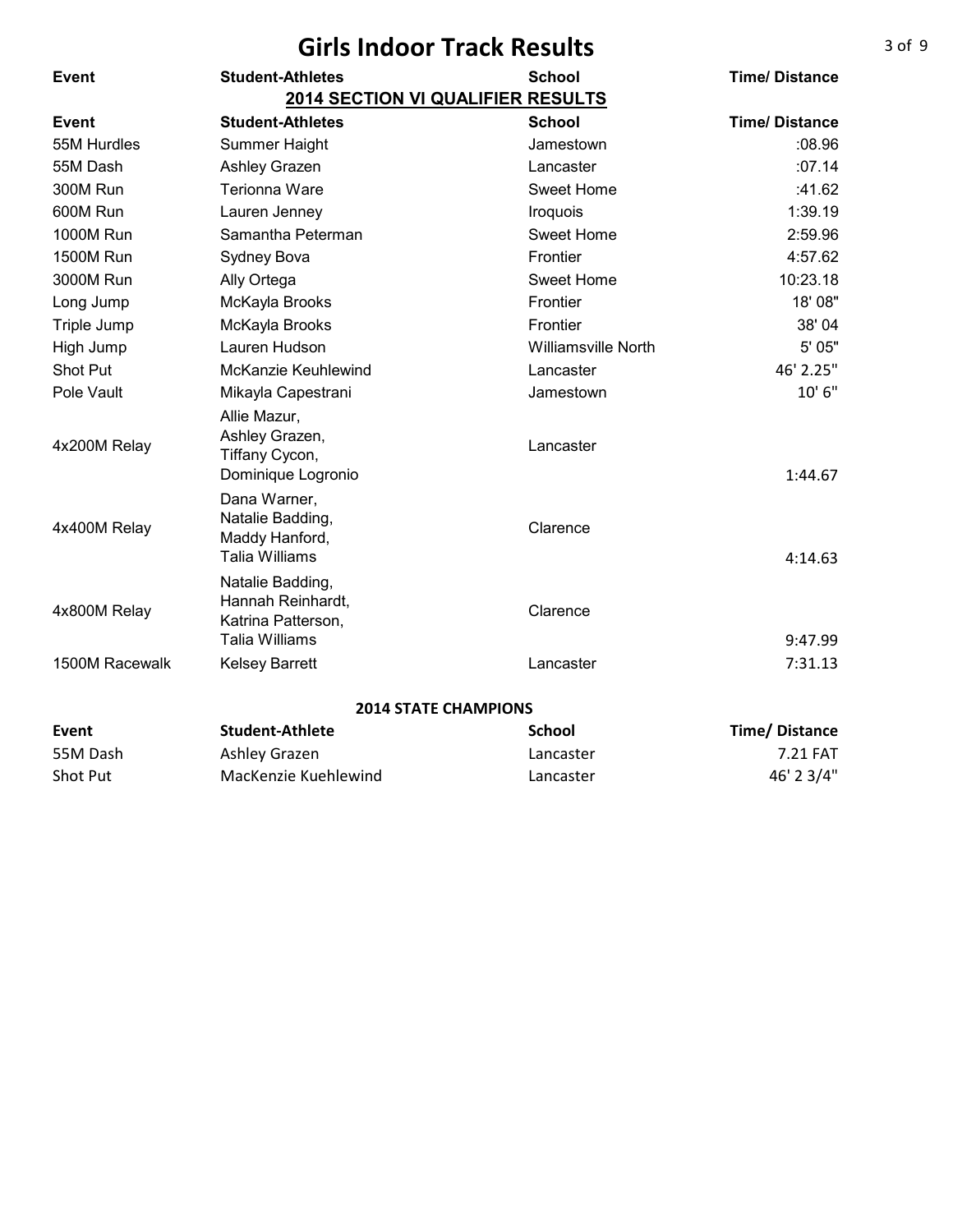| <b>Girls Indoor Track Results</b> |                          |                                          |                      |
|-----------------------------------|--------------------------|------------------------------------------|----------------------|
| Event                             | <b>Student-Athletes</b>  | <b>School</b>                            | <b>Time/Distance</b> |
|                                   |                          | <b>2015 SECTION VI QUALIFIER RESULTS</b> |                      |
| Event                             | <b>Student-Athletes</b>  | <b>School</b>                            | <b>Time/Distance</b> |
| 55M Hurdles                       | Tiana Luton              | <b>Sweet Home</b>                        | :08.58               |
| 55M Dash                          | McKyla Brooks            | Frontier                                 | :07.24               |
| 300M Run                          | Terionna Ware            | <b>Sweet Home</b>                        | :41.24               |
| 600M Run                          | <b>Tilia Williams</b>    | Clarence                                 | 1:38.99              |
| 1000M Run                         | Sam Peterman             | Sweet Home                               | 2:59.92              |
| 1500M Run                         | <b>Megan Caltagirone</b> | Holland                                  | 4:53.25              |
| 3000M Run                         | Katrina Paterson         | Clarence                                 | 10:24.20             |
| Long Jump                         | McKyla Brooks            | Frontier                                 | 19' 6.25             |
| Triple Jump                       | Sadira Brown             | <b>Sweet Home</b>                        | 38'04.50             |
| High Jump                         | Olivia Gervan            | Lancaster                                | 5'3                  |
| Shot Put                          | Rebecca Stiefler         | Frontier                                 | 39' 4.25             |
| Pole Vault                        | Aubrey Rockoff           | Amherst                                  | 11'0                 |
|                                   | Tiffany Cycon,           |                                          |                      |
|                                   | Allie Mazur,             |                                          |                      |
|                                   | Molly Scarpello,         |                                          |                      |
| 4x200M Relay                      | Olivia Gervan            | Lancaster                                | 1:45.75              |
|                                   | Bella Callaway,          |                                          |                      |
|                                   | Tiana Luton,             |                                          |                      |
|                                   | Rachel Robertson,        |                                          |                      |
| 4x400M Relay                      | Terionna Ware            | <b>Sweet Home</b>                        | 4:12.77              |
|                                   | Katrina Patterson,       |                                          |                      |
|                                   | Dana Warner,             |                                          |                      |
|                                   | Talia Williams,          |                                          |                      |
| 4x800M Relay                      | Hannah Reinhardt         | Clarence                                 | 9:43.76              |
| 1500M Racewalk                    | <b>Kelsey Barrett</b>    | Lancaster                                | 7:30.41              |
| Weight Throw                      | Rebecca Stiefler         | Frontier                                 | 42' 10 1/2           |
|                                   |                          | <b>2015 STATE CHAMPIONS</b>              |                      |
| Event                             | <b>Student-Athlete</b>   | <b>School</b>                            | <b>Time/Distance</b> |
| Long Jump                         | McKyla Brooks            | Frontier                                 | 19' 0 1/2            |
| Triple Jump                       | Sadira Brown             | Sweet Home                               | 38' 11 3/4           |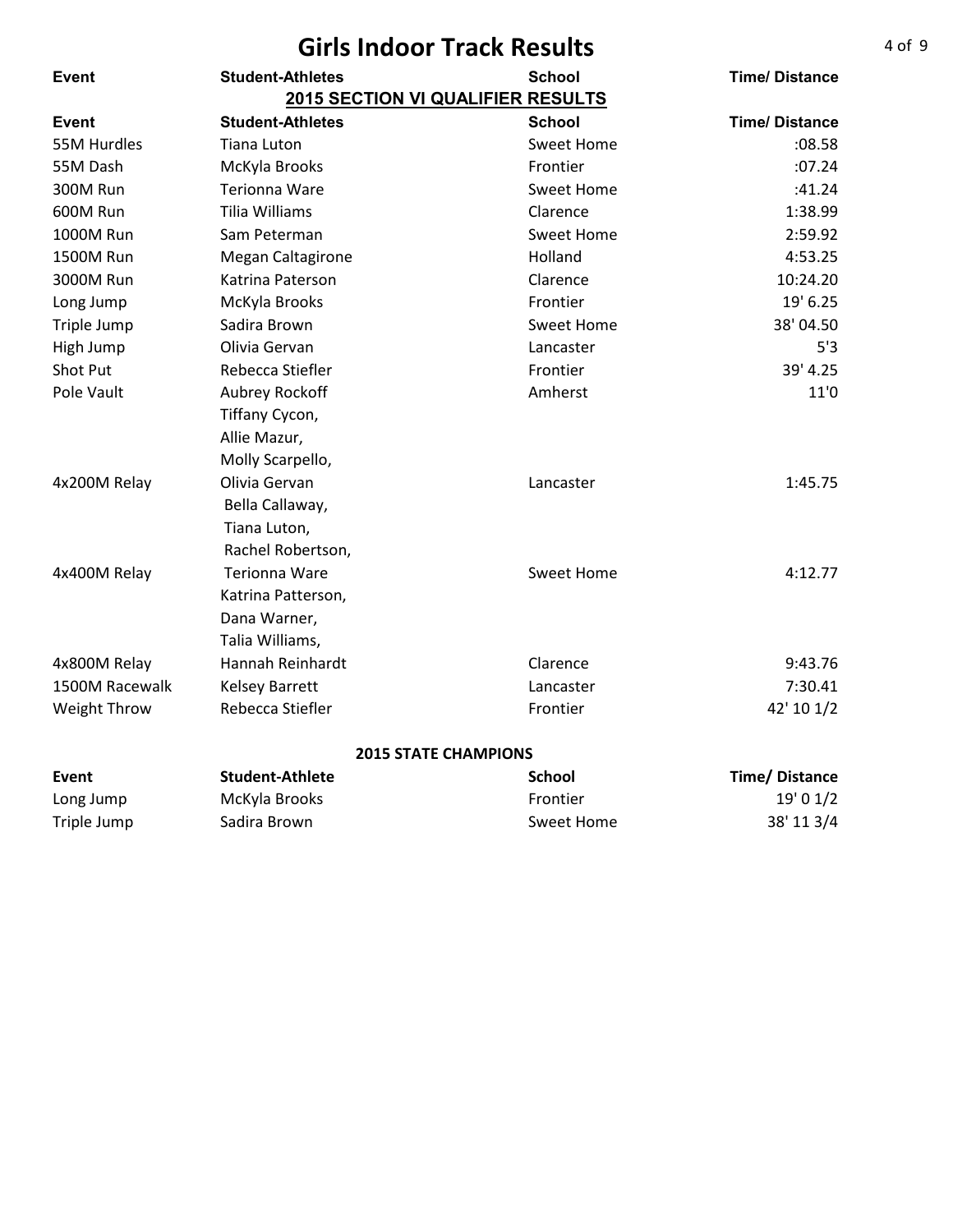| <b>Girls Indoor Track Results</b> |                                                                     |                            |                      |  |
|-----------------------------------|---------------------------------------------------------------------|----------------------------|----------------------|--|
| Event                             | <b>Student-Athletes</b>                                             | <b>School</b>              | <b>Time/Distance</b> |  |
|                                   | <b>2016 SECTION VI QUALIFIER RESULTS</b>                            |                            |                      |  |
| Event                             | <b>Student-Athletes</b>                                             | <b>School</b>              | <b>Time/Distance</b> |  |
| 55M Hurdles                       | Tiana Luton                                                         | Sweet Home                 | 8.36                 |  |
| 55M Dash                          | Ashley Grazen                                                       | Lancaster                  | 7.28                 |  |
| <b>300M Run</b>                   | Jenna Crean                                                         | <b>Orchard Park</b>        | 41.17                |  |
| 600M Run                          | Emma Seiders                                                        | Dunkirk/Silver Creek       | 1:37.67              |  |
| <b>1000M Run</b>                  | Amberlee Robertson                                                  | <b>Williamsville South</b> | 3:02.87              |  |
| <b>1500M Run</b>                  | Sam Peterman                                                        | <b>Sweet Home</b>          | 4:43.19              |  |
| 3000M Run                         | Katrina Patterson                                                   | Clarence                   | 10:15.13             |  |
| Long Jump                         | <b>Emily Marchitte</b>                                              | West Seneca West           | 17' 7 3/4"           |  |
| Triple Jump                       | <b>Emily Marchitte</b>                                              | West Seneca West           | 31' 11 1/2"          |  |
| High Jump                         | Olivia Gervan                                                       | Lancaster                  | 5' 4"                |  |
| Shot Put                          | <b>Tirzah Peters</b>                                                | <b>Sweet Home</b>          | 36' 7 1/4"           |  |
| Pole Vault                        | Gabrielle Gaygen                                                    | <b>Williamsville North</b> | 1'6''                |  |
| 4x200M Relay                      | Molly Scarpello, Ashley Grazen, Olivia<br>Gervan, Jenne Grazen      | Lancaster                  | 1:44.78              |  |
| 4x400M Relay                      | Morgan Foster, Emily Brigman, Stephanie<br>Siresi, Isabella Licata  | Lancaster                  | 4:08.21              |  |
| 4x800M Relay                      | Hannah Reinhardt, Julia Darlak, Gillian<br>Fedor, Katrina Patterson | Lancaster                  | 9:51.90              |  |
| 1500M Race-walk                   | Kaitlyn Tuohy                                                       | Grand Island               | 7:27.98              |  |
| <b>Weight Throw</b>               | <b>Brianna McKenzie</b>                                             | Lancaster                  | 50' 0 1/2"           |  |
|                                   |                                                                     |                            |                      |  |

#### **2016 STATE CHAMPIONS**

| Event       | Student-Athlete | School       | Time/Distance |
|-------------|-----------------|--------------|---------------|
| 55M Hurdles | Tiana Luton     | Sweet Home   | 8.21          |
| 300M Run    | Jenna Crean     | Orchard Park | 39.21         |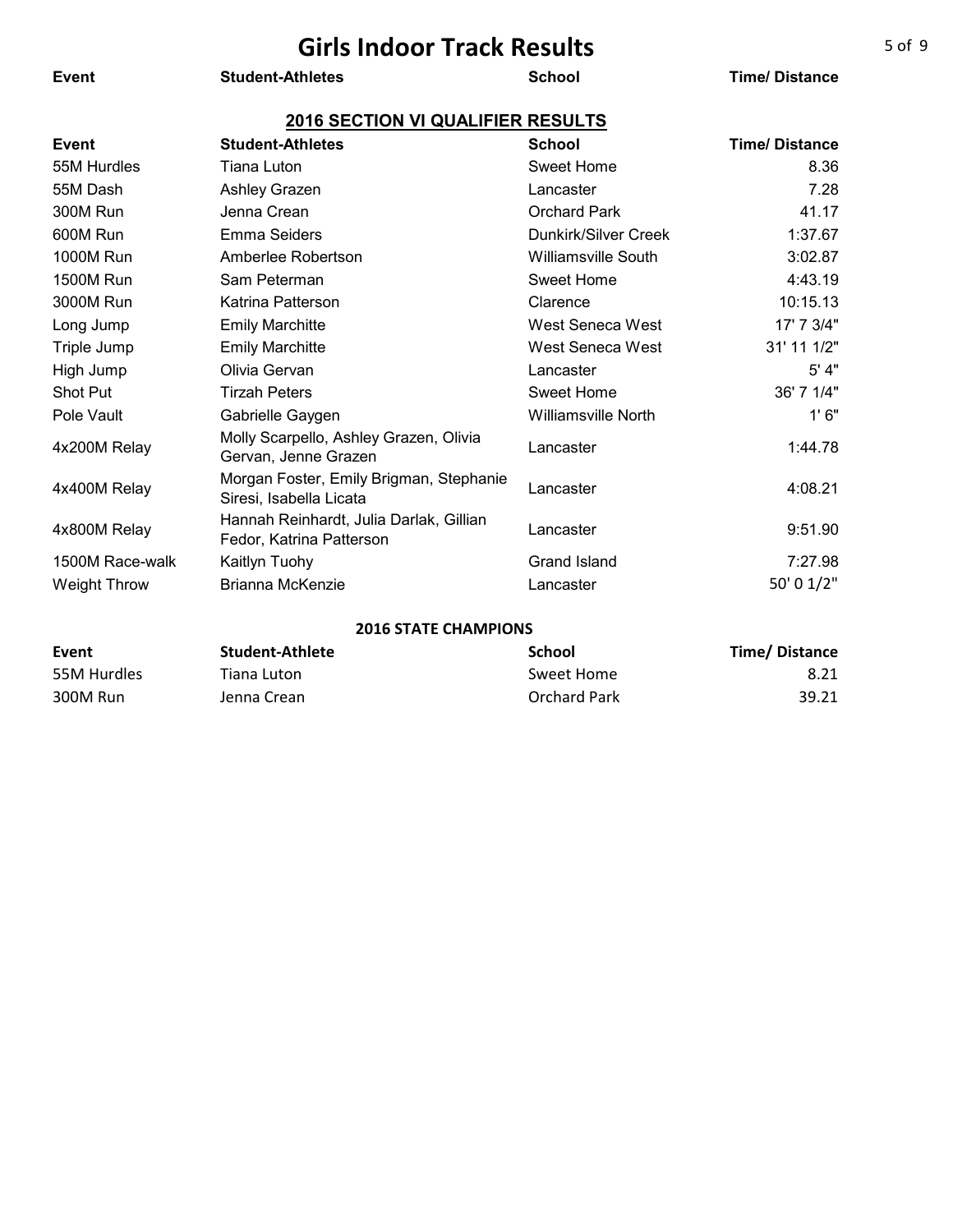**Event Student-Athletes School Time/ Distance**

| Event               | <b>Student-Athletes</b>    | <b>School</b>         | <b>Time/Distance</b> |
|---------------------|----------------------------|-----------------------|----------------------|
| 55M Hurdles         | Nisa Raqib                 | <b>Hutch Tech</b>     | 8.76                 |
| 55M Dash            | Jenna Crean                | <b>Orchard Park</b>   | 7.3                  |
| 300M Run            | Jenna Crean                | <b>Orchard Park</b>   | 41.1                 |
| 600M Run            | <b>Emma Seiders</b>        | Dunkirk/ Silver Creek | 01:36.4              |
| <b>1000M Run</b>    | Anna Rybczynski            | West Seneca West      | 02:55.9              |
| 1600/1500M Run      | <b>Riley Jones</b>         | Holland               | 05:00.8              |
| 3200/3000M Run      | Katrina Patterson          | Clarence              | 10:39.74             |
| Long Jump           | Samantha Spinella          | Depew                 | 19' 2"               |
| <b>Triple Jump</b>  | <b>Emily Marchitte</b>     | West Seneca West      | 38' 11 1/2"          |
| High Jump           | <b>Emilee Hanlon</b>       | Dunkirk/ Silver Creek | 5' 5''               |
| <b>Shot Put</b>     | Rachel Donner              | Iroquois              | 40' 4 % "            |
| <b>Pole Vault</b>   | Rachael Ward               | Falconer/CV           | 1'6''                |
|                     | Julia Griffin              | <b>Orchard Park</b>   |                      |
| 4x200M Relay        | <b>Faith Hanlon</b>        |                       | 01:46.8              |
|                     | Sara Puskar                |                       |                      |
|                     | Jenna Crean                |                       |                      |
|                     | <b>Emilee Hanlon</b>       | Dunkirk/ Silver Creek |                      |
| 4x400M Relay        | Jericha Petrella           |                       | 04:04.0              |
|                     | Emily Brigma Jaylah Cossin |                       |                      |
|                     | <b>Emma Seiders</b>        |                       |                      |
|                     | <b>Molly Moore</b>         | Wms. South            |                      |
| 4x800M Relay        | Sam Vahue                  |                       | 09:34.8              |
|                     | Sarah Cook                 |                       |                      |
|                     | Amberlee Robertson         | Wms. South            |                      |
| 1500M Race-walk     | <b>Brooke VanSlyke</b>     | <b>Sweet Home</b>     | 07:20.9              |
| <b>Weight Throw</b> | Brianna McKenzie           | Lancaster             | 56' 10"              |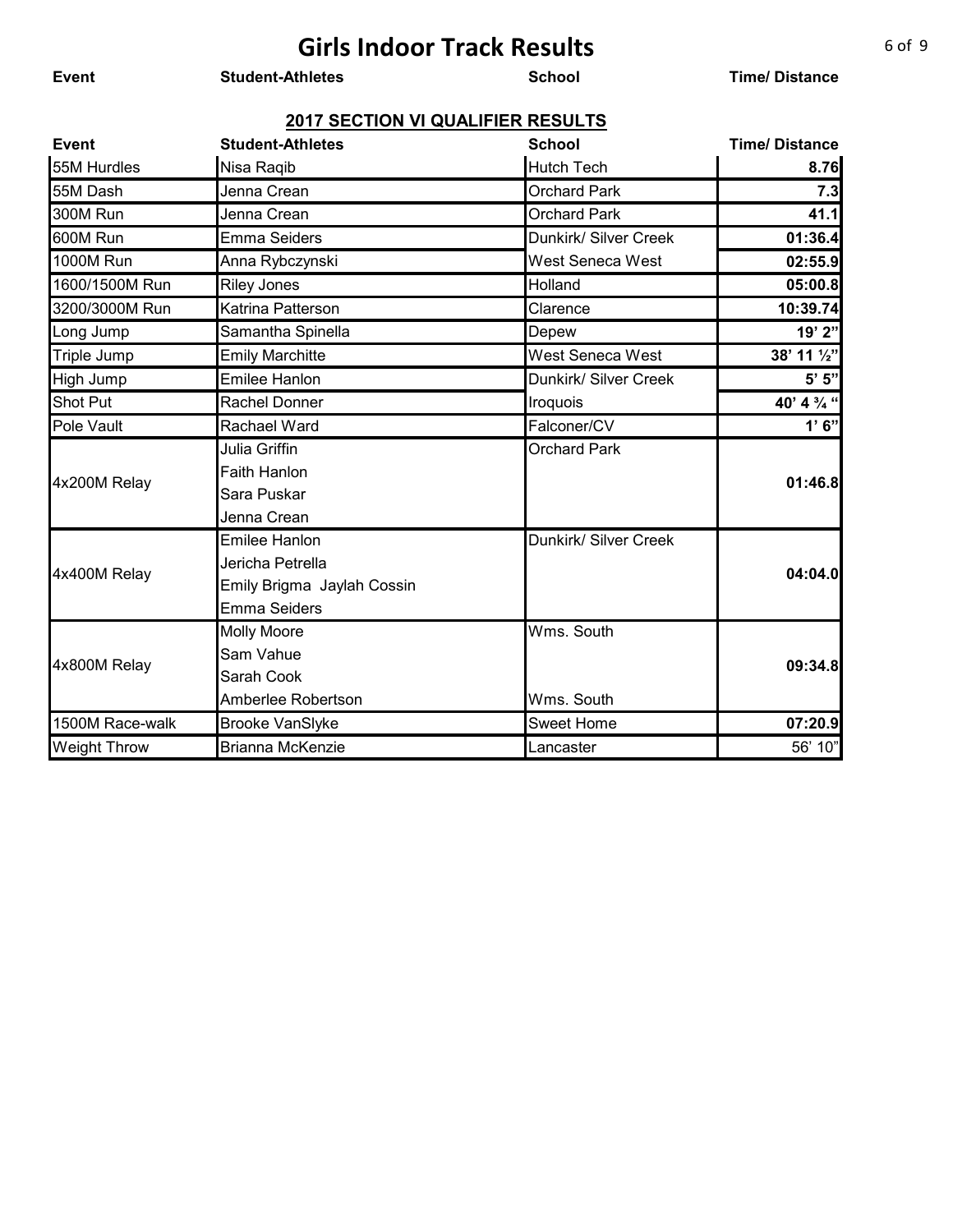**Event Student-Athletes School Time/ Distance**

| <b>Event</b>        | <b>Student-Athletes</b>      | <b>School</b>       | <b>Time/Distance</b>  |
|---------------------|------------------------------|---------------------|-----------------------|
|                     | Girls/School                 | Girls/School        | <b>Time</b>           |
| 55M Hurdles         | Christina Wende              | Kenmore West        | 8.5                   |
| 55M Dash            | Jenna Crean                  | <b>Orchard Park</b> | 7.15                  |
| 300M Run            | Jenna Crean                  | <b>Orchard Park</b> | 40.55                 |
| 600M Run            | Anna Rybczynski              | West Seneca West    | 01:37.6               |
| <b>1000M Run</b>    | Molly McLaughlin             | Holland/EA          | 02:58.8               |
| 1600/1500M Run      | Sidney Nowicki               | Lockport            | 04:56.1               |
| 3200/3000M Run      | <b>Sidney Nowicki</b>        | Lockport            | 10:28.7               |
| Long Jump           | Christina Wende              | Kenmore West        | 18' 1 3/4"            |
| <b>Triple Jump</b>  | Christina Wende              | Kenmore West        | 38' 11 1/4            |
| High Jump           | <b>Emilee Hanlon</b>         | Dunkirk/SC          | 5' 6"                 |
| <b>Shot Put</b>     | Rachel Donner                | Iroquois            | 41' 6 1/2"            |
| Pole Vault          | Leah Pasaualetti             | <b>Orchard Park</b> | 12' 6"                |
| 4x200M Relay        | Kameron Klass                | <b>Orchard Park</b> | 01:46.1               |
|                     | Leah Pasqualetti             |                     |                       |
|                     | Katelynn Hennessey           |                     |                       |
|                     | Jenna Crean                  |                     |                       |
| 4x400M Relay        | <b>Emilee Hanlon</b>         | Dunkirk/SC          | 04:07.5               |
|                     | Jericha Petrella             |                     |                       |
|                     | Jaylah Cossin                |                     |                       |
|                     | Kvlie Procknal               |                     |                       |
| 4x800M Relay        | Megan Caltagirone            | Holland/EA          |                       |
|                     | Riley Jones Megan McLaughlin |                     | 09:45.5               |
|                     | Molly McLaughlin             |                     |                       |
| 1500M Race-walk     | Corrin Sacilowski            | Springville/W.V.    | 07:20.9               |
| <b>Weight Throw</b> | Natalia Surdej               | Lancaster           | 51' 1 $\frac{1}{2}$ " |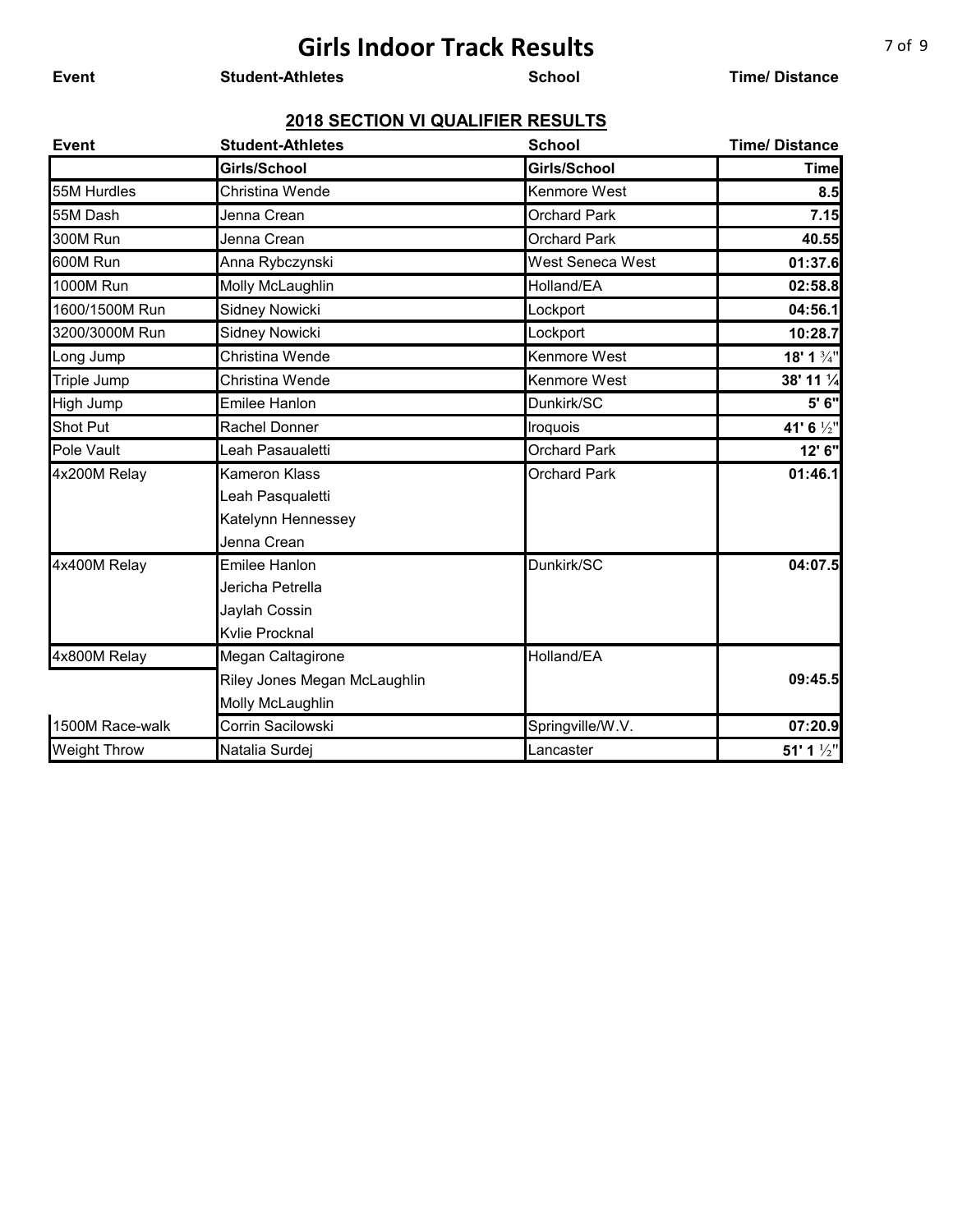**Event Student-Athletes School Time/ Distance**

| <b>Event</b>        | <b>Student-Athletes</b> | <b>School</b>          | <b>Time/Distance</b> |
|---------------------|-------------------------|------------------------|----------------------|
|                     | Girls/School            | Girls/School           | <b>Time</b>          |
| 55M Hurdles         | Morgan Halt             | Amherst                | 8.68                 |
| 55M Dash            | Kahniva James           | Lockport               | 7.16                 |
| 300M Run            | Jada Kenner             | Tapestry               | 39.56                |
| 600M Run            | Maxana Grubb            | Amherst                | 01:35.6              |
| 1000M Run           | Anna Rybczynski         | West Seneca West       | 03:02.4              |
| 1600/1500M Run      | <b>Emilr Brown</b>      | Fredonia               | 04:53.6              |
| 3200/3000M Run      | Sidney Nowicki          | Lockport               | 10:32.8              |
| Long Jump           | Sara Puskar             | <b>Orchard Park</b>    | 18' 3 %"             |
| <b>Triple Jump</b>  | Lanee Hall              | <b>Sweet Home</b>      | 37' 8 %              |
| High Jump           | Morgan Halt             | Amherst                | 5' 2"                |
| <b>Shot Put</b>     | Natalia Surdej          | Lancaster              | 38' 11 %             |
| Pole Vault          | Rachael Ward            | Falconer/Cass/MG/Frews | 12' O"               |
| 4x200M Relay        | Genevieve Arnold        | <b>Orchard Park</b>    | 01:46.1              |
|                     | Leah Pasqualetti        |                        |                      |
|                     | Sara Puckar             |                        |                      |
|                     | Jenna Crean             |                        |                      |
| 4x400M Relay        | Olivia Ranalli          | Holland/EA             | 04:10.6              |
|                     | Celia Cocca             |                        |                      |
|                     | Paige Hoffman           |                        |                      |
|                     | Jayna Galley            |                        |                      |
|                     |                         |                        |                      |
| 4x800M Relay        | Celia Cocca             | Holland/EA             | 09:45.0              |
|                     | Ava Danieu              |                        |                      |
|                     | Maggie McLaughlin       |                        |                      |
|                     | Megan McLaughlin        |                        |                      |
| 1500M Race-walk     | Alivia Murray           | West Seneca West       | 08:21.4              |
| <b>Weight Throw</b> | Natalia Surdej          | Lancaster              | 55' 2%               |